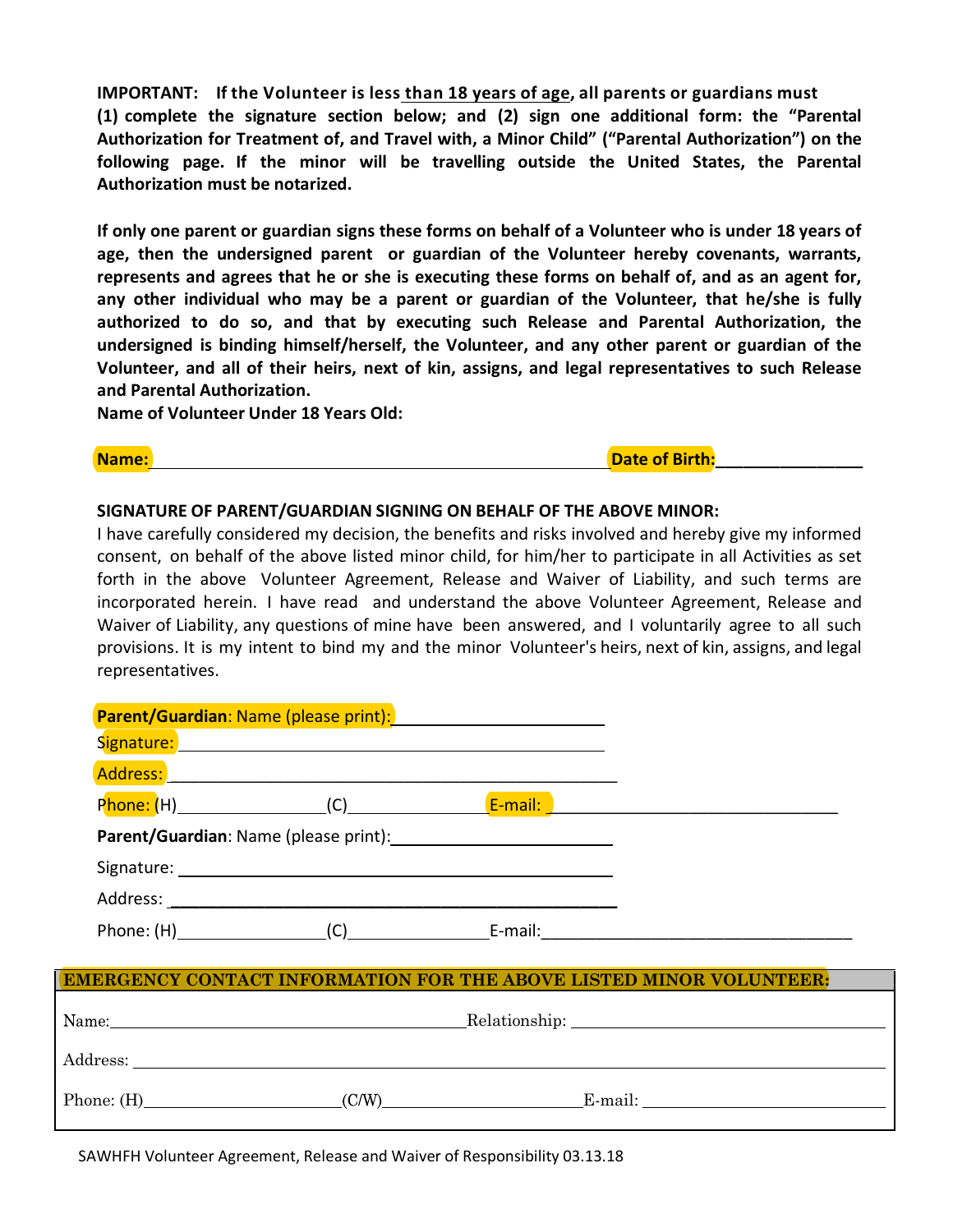**IMPORTANT: If the Volunteer is less than 18 years of age, this Parental Authorization also must be signed. If the minor child will be travelling outside the United States, the Parental Authorization must be notarized.**

## **PARENTAL AUTHORIZATION FOR TREATMENT OF,AND TRAVEL WITH, A MINOR CHILD**

I, the parent or legal guardian having custody of a child who is under 18 years old and who will be volunteering with Habitat for Humanity International, Inc. or its affiliated organizations. As such parent or legal guardian, I hereby authorize and appoint

, an adult in whose care the minor child has been entrusted, and any agent or employee of Habitat for Humanity International, Inc. or its affiliated organizations if necessary or appropriate, as my agent to act for me with respect to my minor child and his or her personal care, and in my name in any way I could act in person to make any and all decisions for me with respect to my child listed below ("child"):

## **Name: Date of Birth:**  $\blacksquare$

I consent to the use of first aid treatment for my child and the use of generic and over the counter medications and treatments as directed by manufacturer labels, to be administered by Habitat for Humanity International, Inc. or its affiliated organizations or first aid personnel. In an emergency, I understand my named agent and/or Habitat for Humanity International, Inc. or its affiliated organizations may try to contact the individual listed below as an emergency contact. If an emergency contact cannot be reached promptly, I hereby authorize the named agent above and any agent or employee of Habitat for Humanity International, Inc. or its affiliated organizations to act as an agent for me to consent to any examination, testing, x-rays, medical, dental, or surgical treatment for my child as advised by a physician, dentist or other health care provider. This includes, but is not limited to, my child's assessment, evaluation, medical care and treatment, anesthesia, hospitalization, or other health care treatment or procedure as advised by a physician, dentist or other health care provider. I also authorize Habitat for Humanity International, Inc. or its affiliated organizations to arrange for transportation of my child as deemed necessary and appropriate in their discretion.

My agent shall have the same access to my child's medical records that I have, and is designated by me to be the child's Personal Representative under the Health Insurance Portability and Accountability Act (HIPAA), including the right to disclose the contents to others. I authorize health care personnel and health care facilities to rely on this consent form and any health information I have provided to my named agent and/or Habitat for Humanity International, Inc. or its affiliated organizations regarding my child.

I authorize and appoint my agent to travel with my minor child to

SAWHFH Volunteer Agreement, Release and Waiver of Responsibility 03.13.18 and consent for my minor child to serve as a volunteer with Habitat for Humanity International, Inc. or its affiliates. I understand my child will help construct/rehabilitate houses and participate in other activities on a voluntary basis, without compensation, as further set forth in the Volunteer Agreement, Release and Waiver of Liability, the